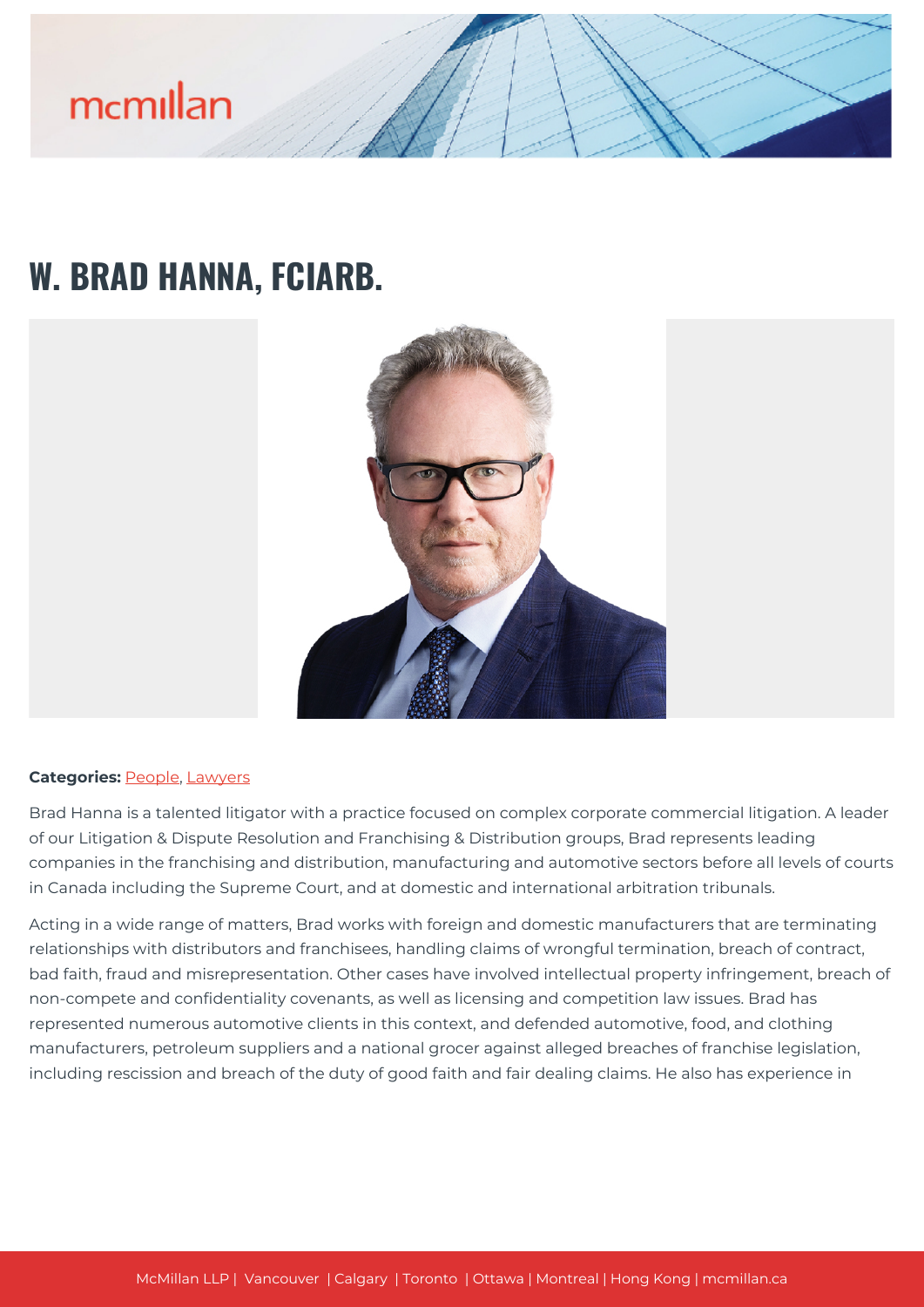

defending class actions in connection with breach of contract and fiduciary duties, misrepresentation and patents.

With significant expertise in internet-related disputes, Brad has acted in cases involving the Internet Corporation for Assigned Names and Numbers (ICANN), cybersquatting, defamation and other violations of intellectual property. His corporate fraud practice encompasses all forms of crimes against the company committed by corporate representatives and unrelated parties. With respect to environmental law, Brad represents plaintiffs and defendants in civil environmental actions, and defends corporations charged under a variety of environmental statutes and regulations.

Also experienced in alternative dispute resolution, Brad is a fellow and executive committee member of the Chartered Institute of Arbitrators (CIArb). He acts routinely as counsel in private and court-annexed mediations, international and domestic commercial arbitrations and National Automobile Dealer Arbitration Program (NADAP) proceedings.

#### **Email:** brad.hanna@mcmillan.ca

**Expertise:** Automotive, Corporate Commercial Litigation, Franchising & Distribution, Litigation & Dispute Resolution, Manufacturing

**Location:** Toronto **Phone:** 416.865.7276 **Position/Title:** Partner, Corporate Commercial Litigation **Directorships & Affiliations:**

- Canadian Franchise Association Legal & Legislative Affairs Committee
- Fellow of the Chartered Institute of Arbitrators (CIArb)
- Member of the Executive Committee of the CIArb
- Founding member of the Toronto Commercial Arbitration Society and member of its Liaison Committee
- Canadian Bar Association (Ontario)
- American Bar Association (Civil Litigation)
- The Advocates' Society
- Metropolitan Toronto Lawyers Association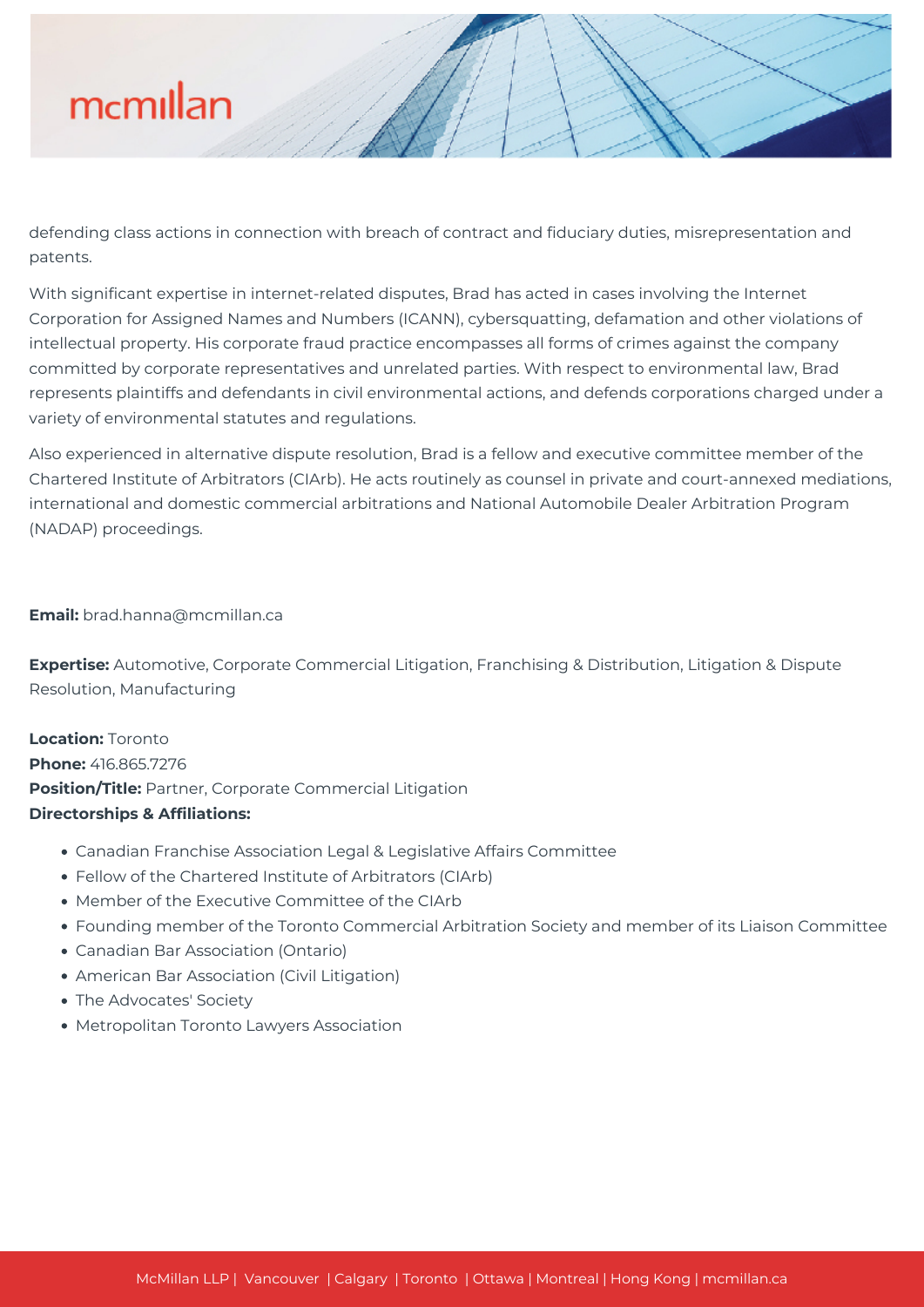### **Publications:**

- [Franchising in Canada: 2019 Year in Review](https://mcmillan.ca/wp-content/uploads/2020/07/Franchising-in-Canada-Year-in-Review-2019-1.pdf) (January 2020)
- [Milano Pizzeria Case Study: Hard Lessons Learned by Canadian Licensor](https://mcmillan.ca/wp-content/uploads/2020/07/Milano-Pizzeria-Case-Study-Hard-Lessons-Learned-by-Canadian-Licensor-1.pdf), The Licensing Journal (April 2019)
- [Franchising in Canada: 2018 Year in Review](https://mcmillan.ca/wp-content/uploads/2020/07/Franchising-in-Canada-Year-in-Review-2018.pdf) (January2019)
- [Let's Be Honest, eh: The New Canadian Duty of Honesty in Contractual Performance,](https://mcmillan.ca/fr/wp-content/uploads/sites/7/2020/07/Lets-Be-Honest-eh-Deal-Points.pdf) Deal Points, Winter 2015 (Volume XX, Issue 1) (January2015)
- [Ontario Court Keeps Lawsuit in Court Despite Arbitration Agreement](https://mcmillan.ca/wp-content/uploads/2020/07/StoneleighMotors_0510.pdf), Litigation Bulletin (May2010)
- **[Developers and Builders: Make Sure You Get Noticed!](https://mcmillan.ca/wp-content/uploads/2020/07/Developers-Builders_GetNoticed_0210.pdf), Litigation and Commercial Real Estate Bulletin** (February 2010)
- [Show Me the Money: Security for Costs in Commercial Arbitrations](https://mcmillan.ca/wp-content/uploads/2020/07/ShowMeTheMoney_1209.pdf), Litigation Bulletin (December 2009)
- **[Be Careful What You Wish for: Arbitration Clauses Can Come Back to Haunt You,](https://mcmillan.ca/wp-content/uploads/2020/07/Be_Careful_What_You_Wish_For_1009.pdf) Litigation and** Arbitration Bulletin (October 2009)
- [Ontario Court of Appeal Clears the Way for Arbitration of Franchise Disputes](https://mcmillan.ca/wp-content/uploads/2020/07/FranchiseDisputes_1108.pdf), Litigation Bulletin (November 2008)
- [Good Faith is a Two Way Street](https://mcmillan.ca/wp-content/uploads/2020/07/GoodFaithIsATwoWayStreet_1008.pdf), Litigation Bulletin (October 2008)
- [WHOIS bashing your company online?](https://mcmillan.ca/fr/wp-content/uploads/sites/7/2020/07/WhoisBashing_0608.pdf), Litigation Bulletin (June 2008)
- [How have recent legal decisions affected franchisees and franchisors when it comes to disclosure?,](https://mcmillan.ca/wp-content/uploads/2020/07/ECowling_BHanna_LegalDecisions_Franchise.pdf) Franchise Canada Magazine (April 2007)
- [Ontario Court Sends Message to Franchisors and Franchisees](https://mcmillan.ca/wp-content/uploads/2020/07/Franchisors-Franchisees_1206.pdf), Litigation Bulletin (December 2006)
- **[Back to Fundamentals: Terminating Distributors for 'Fundamental Breach' of Contract,](https://mcmillan.ca/wp-content/uploads/2020/07/Back-to-Fundamentals_0506.pdf) Litigation Bulletin** (May 2006)
- A Guide to Arbitration In Canada (April 2006)
- [Obstructing Justice? The Duty to Provide Information When Reporting A Spill Under The Environmental](https://mcmillan.ca/wp-content/uploads/2020/07/Greenmail_Newsletter_1205.pdf) [Protection Act](https://mcmillan.ca/wp-content/uploads/2020/07/Greenmail_Newsletter_1205.pdf), Environmental Law Bulletin (December 2005)
- [Canada's Highest Court Punishes Manufacturers,](https://mcmillan.ca/wp-content/uploads/2020/07/CourtPunishesManufacturers_1105.pdf) Litigation Bulletin (November 2005)
- *Kerr v. Danier Leather* ups the ante for class action defendants, The Lawyers Weekly (June 24, 2005)

### **Education & Admissions:**

**\_\_\_\_\_\_**

**Degree:** Called to the Ontario bar **Year:** 1994

**Degree:** LLB (Dean's List, magna cum laude)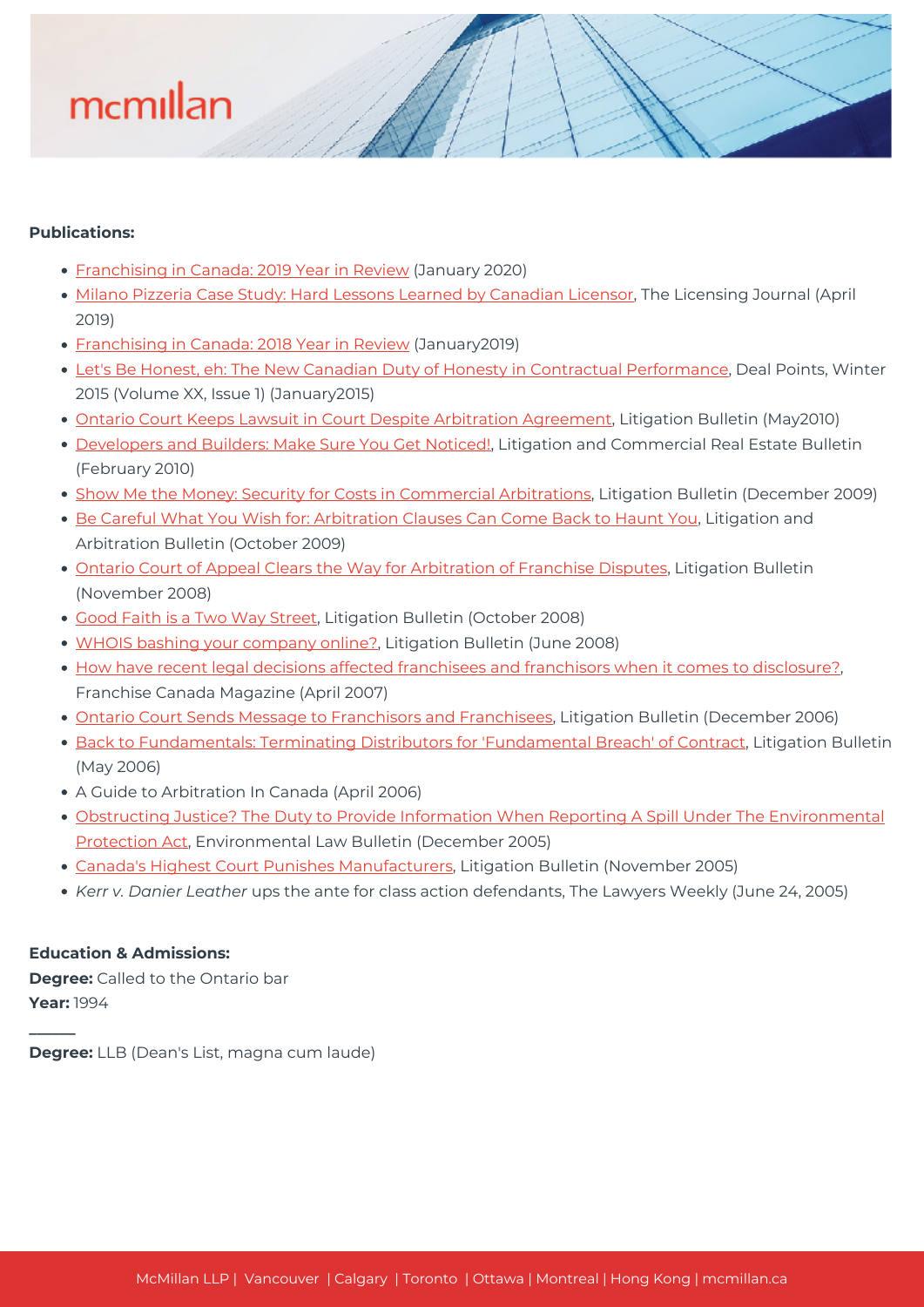**University:** University of Ottawa **Year:** 1993

**Degree:** Bachelor of Environmental Studies (Co-Op, Honours, Dean's List, Top of Class) **University:** University of Waterloo **Year:** 1989

### **Rankings & Recognition:**

**\_\_\_\_\_\_**

- Recognized in the *2022 Benchmark Litigation: Canada Guide* as a Litigation Star
- Recognized in the 2022 Canadian Legal Lexpert Directory as a Repeatedly Recommended Lawyer in the area of Litigation: Corporate Commercial
- Recognized by *Best Lawyers* in Canada (2022) as a leading lawyer in the area of Franchise Law
- Recognized in the *2021 Benchmark Litigation: Canada Guide* as a Litigation Star
- Recognized in the 2020 Canadian Legal Lexpert Directory as a Repeatedly Recommended lawyer in the area of Franchise Law
- Recognized in the 2020 Benchmark Litigation: Canada Guide as a Litigation Star
- Recognized in the 2019 Benchmark Litigation Canada Guide as Litigation Star
- Recognized in the 2018 Benchmark Litigation Canada Guide as Litigation Star
- Acritas Star- independently rated lawyer
- Recognized in the Canadian Legal Lexpert Directory as as Repeatedly Recommended lawyer in the area of Litigation - Corporate Commercial
- Recognized in the Canadian Legal Lexpert Directory 2016 as a leading lawyer in the area of Litigation -Corporate Commercial
- Ranked in The Legal 500 Canada 2015 as a leader in the area of Dispute Resolution
- Benchmark Canada ranks Brad as a "Litigation Star" for commercial litigation, arbitration and intellectual property disputes
- Global Arbitration Review includes Brad as a "Lawyer to Know" in its GAR 100 Guide
- Received both entrance and senior year scholarships at the University of Waterloo based on academic performance
- Award for attaining the highest grade in Constitutional Law at the University of Ottawa
- The Advocates' Society award for attaining the highest grade in the Administrative Law component of the Bar Admissions Course
- 2002 Leadership in Mentoring Award